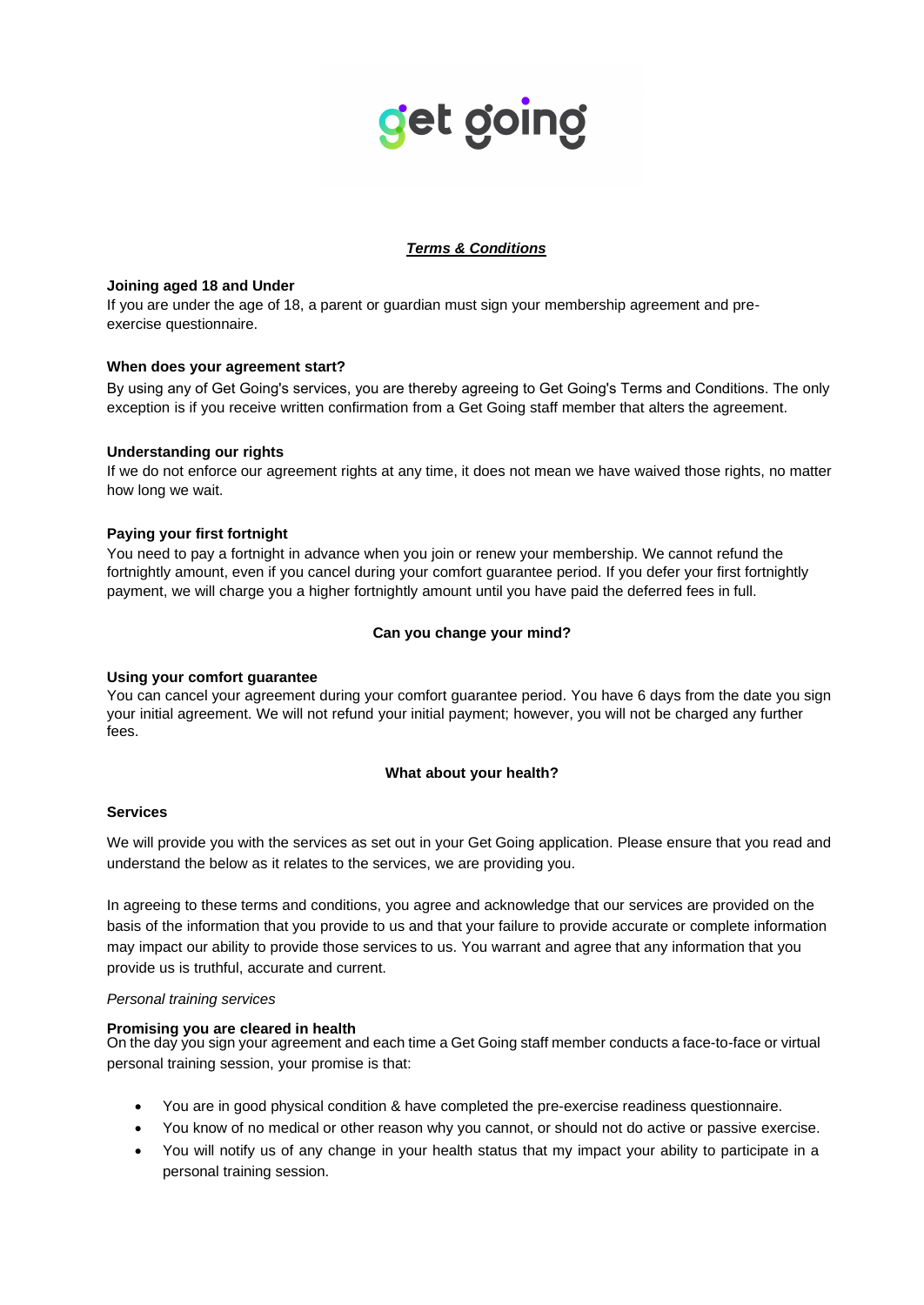# get going

# *Terms & Conditions*

## **Seeking expert advice.**

Our personal training staff are not medically trained. They are not qualified to assess if you are in good physical condition and can exercise without risking your health, safety or comfort. If you have any doubts, we strongly urge you to seek expert advice before starting an exercise program.

Our personal training staff may from time to time provide you with information relating to your health and nutrition. This information is for informational and educational purposes only and is not intended as a substitute for medical, nutritionist or dietician advice.

## *Nutritionist services*

Our nutritionist and dietitian services are intended to assist you with managing or maintaining your nutritional wellbeing, and are not intended to be general medical advice, treatment or diagnoses. You should always speak with your doctor or another relevant healthcare professional before using our services, in particular if you are pregnant or have a medical condition, injury or impairment. Our services must not be relied on as a substitute for medical advice or treatment.

If you elect to use our nutritionist or dietitian services, your promise is that:

- You have completed the screening questionnaire which indicates that you are either:
	- $\circ$  in good health and do not have any underlying health or medical conditions; or
	- $\circ$  you have obtained your doctor's consent to use our services where you have any underlying health or medical conditions
- You will notify us of any change in your health status that my impact the services we provide to you.

## *Dietitian services*

Our dietitian services are provided by Accredited Practising Dietitians.

Our dietitian services are intended to assist you with managing or maintaining your nutritional wellbeing and where appropriate assist in the prevention and management of chronic disease. You should always speak with your doctor or another relevant healthcare professional before using our services, in particular if you are pregnant or have a medical condition, injury or impairment.

If you elect to use our nutritionist or dietitian services, your promise is that:

- you have completed the screening questionnaire which indicates that you have disclosed to us all pre-existing health or medical conditions that may impact our services to you; and
- you will notify us of any change in your health status that my impact the services we provide to you.

# **Our liability is limited**

To the maximum extent permitted by law, we are not responsible for any loss, damage or expense, howsoever arising, whether direct or indirect and/or whether present, unascertained, future or contingent (**Liability**) suffered by you or any third party, arising from or in connection with your use of our services, unless that Liability was caused or contributed to by our negligent act or omission.

## **Indemnity**

To the maximum extent permitted by law, you must indemnify us, and hold us harmless, against any Liability suffered or incurred by us arising from or in connection with any breach of these terms and conditions or any applicable laws by you. This indemnity is a continuing obligation, independent from the other obligations under these terms and conditions, and continues after these terms and conditions end. It is not necessary for us to suffer or incur any Liability before enforcing a right of indemnity under these terms and conditions.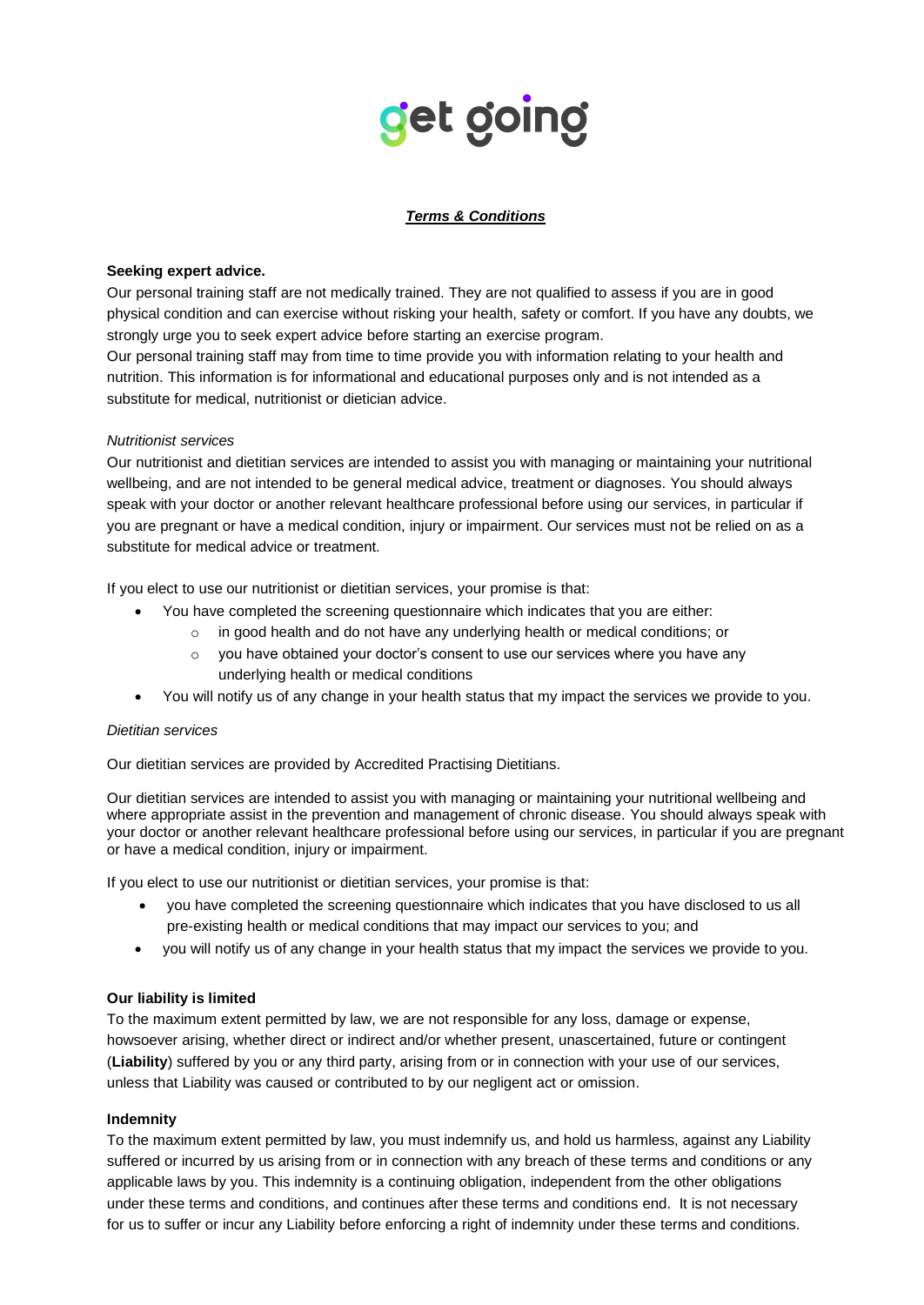

## **When do you pay membership fees?**

## **Paying for ongoing memberships**

You pay fees for ongoing memberships in advance each fortnight, by direct debit from a bank account or credit card. Unless organised otherwise with a Get Going staff member.

### **Paying via Invoice**

If you have paid for your membership upfront via invoice, all policies in these terms and conditions still apply.

### **What happens if your payment is late or fails?**

#### **Paying your outstanding debts**

We will continue to debit your nominated account without notice, until we have received the total amount that you owe us. You may be charged a dishonour fee, which is done so by our direct debiting partner and you will be liable for this. If you fail 3 successive payments, we will be forced to cease your training. You will still be liable for the agreed amount owed. We will make a reasonable effort to let you know beforehand by:

- Phoning you or speaking to you at the next session.\
- Writing to the address you last gave us.

## **Can we change your agreement?**

#### **Staying up to date with our terms**

We may sometimes add to, change or remove our terms and conditions. This includes membership fees.

#### **Being notified about changes**

We will give you at least 28 days notice of any changes, for instance by:

- Publishing them in our newsletter or on our website.
- Informing our staff to verbally notify you.
- Phoning or writing to the address provided.

#### **Cancelling your membership**

If we do not fulfil our obligations, you may be able to cancel your membership without notice. Unless the law states otherwise, you won't have any other claim against us if this happens.

We may terminate your membership immediately, if:

- you breach these terms and conditions;
- you behave in a way that we consider, in our sole discretion, to be inappropriate, improper or unlawful; or
- you behave in a way that we consider, in our sole discretion, to be disrespectful or inappropriate towards our staff.

#### **Can we increase your fees?**

## **Being notified about changes**

We reserve the right to increase your fees at any time as long as we give you 28 days notice. We will make a reasonable effort to tell you about this at least 28 days beforehand by writing to the address provided (this may be an email address). We will consider that you have received our letter or email on the second business day after it is sent.